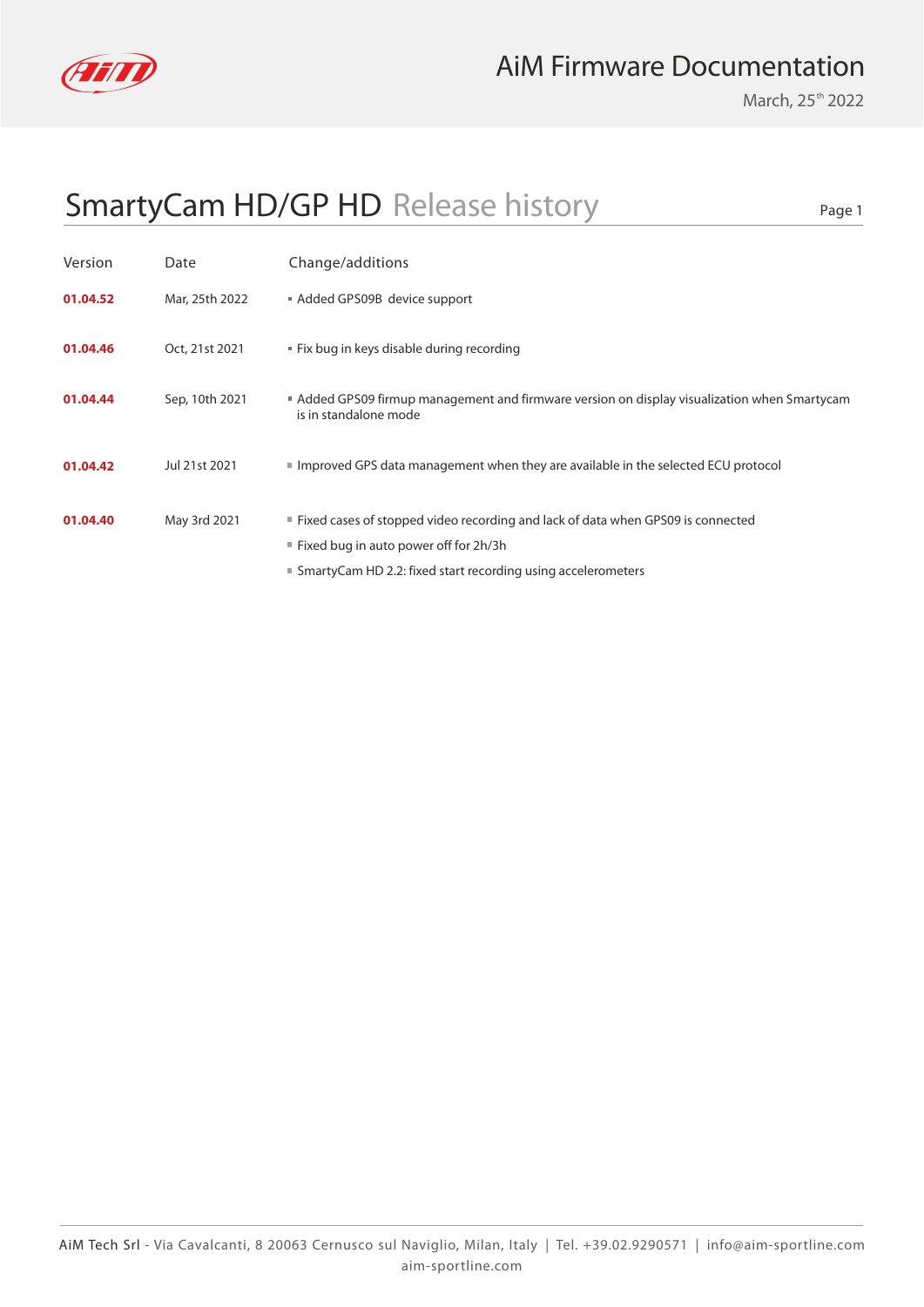

March, 25<sup>th</sup> 2022

Page 2

# SmartyCam HD/GP HD Release history

| Version  | Date          | Change/additions                                                                           |
|----------|---------------|--------------------------------------------------------------------------------------------|
| 01.04.36 | Feb 10th 2021 | GPS09 Module support                                                                       |
|          |               |                                                                                            |
| 01.04.32 | Oct 6th 2020  | Added support for a new overlay                                                            |
|          |               |                                                                                            |
| 01.04.30 | Sep 10th 2020 | Increased charging current                                                                 |
|          |               |                                                                                            |
| 01.04.28 | Sep 3rd 2020  | " Fix bug in SmartyCam HD auto poweroff                                                    |
|          |               | New GPS fw: 35.64: improved GPS data synchronization                                       |
|          |               |                                                                                            |
| 01.04.24 | Jun 24th 2020 | Improved track visualization                                                               |
|          |               |                                                                                            |
| 01.04.22 | Mar 18th 2020 | ■ Fixed accelerometers calibration on SmartyCam HD first revision (Slave fw: 60.03.92)     |
|          |               | AiM meta data and video synchronization improved                                           |
|          |               |                                                                                            |
| 01.04.18 | Oct 8th 2019  | New slave fw: 60.03.90. New GPS fw: 35.62. Fix GPS config for old master                   |
|          |               | Added support for SmartyCam GP HD Rev. 2.2 new hardware (SMC08D)                           |
|          |               | Added logger temp for new SmartyCam GP HD Rev. 2.2 hardware (SMC08D)                       |
|          | May 21st 2019 | Fix bug on master clock management                                                         |
| 01.04.16 |               |                                                                                            |
| 01.04.14 | May 9th 2019  | Improved em noise management                                                               |
|          |               | Added more auto recording settings for SmartyCam GP HD Rev. 2.2 when ECU stream is enabled |
|          |               | GPS lap time fixing when ECU stream is enabled                                             |
|          |               | Added more info to the log file about GPS lap timer status                                 |
|          |               | ■ Fixed bug related to the .mov creation time                                              |
|          |               | Improved management of SD card remotion during recording                                   |
|          |               |                                                                                            |
| 01.04.10 | Apr 1st 2019  | Fixed GPS Lap Time in Stand Alone when ECU Stream is configured                            |
|          |               | <b>Battery monitor for GP HD Rev. 2.2 improved</b>                                         |
|          |               | ECU master clock and frame video synchronization improved                                  |
|          |               | Added check for wrong video frame rate and CMOS restart                                    |
|          |               | <b>Bullet communication protocol improved</b>                                              |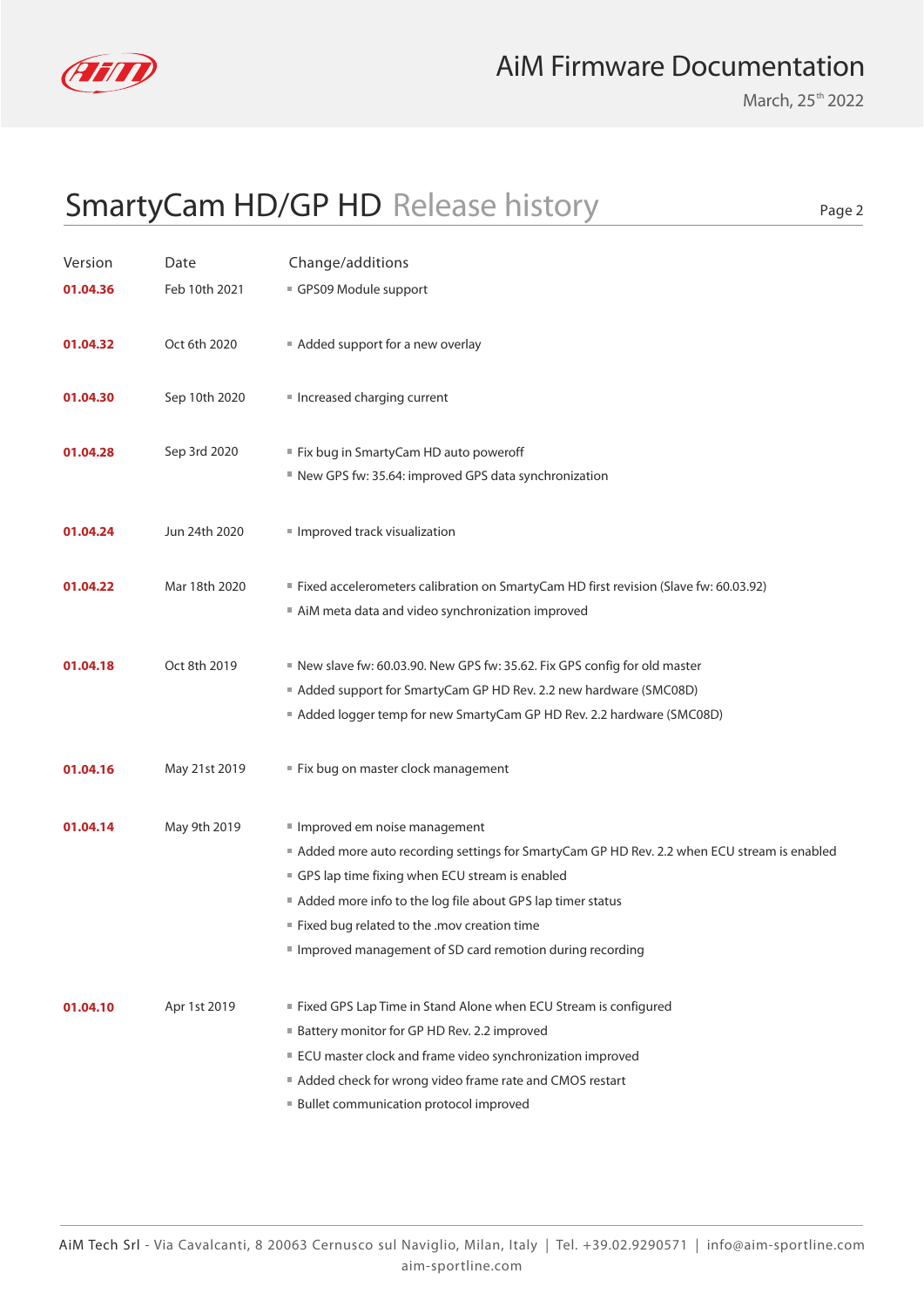

March, 25<sup>th</sup> 2022

### **01.03.64** SmartyCam HD/GP HD Release history Jun 20th 2017 **Includes firmware GPS v 35.58.00 that fixes data synchronization with SmartyCam HD** Version Date Change/additions Page 3 **01.03.62** Apr 14th 2017 **Developed compatibility with pre-amplified microphones 01.03.66 01.03.68 01.03.70** Sep 27th 2017 Oct 5th 2017 Oct 24th 2017 Added the possibility to configure the aim meta data insertion for data/video synchronization on .mov file ■ Fixed video playback issues on Windows 10 Metadata management compliant with Mac OS x QuickTime Movie Player (Note: Not all the players are able to play video with meta data) ■ Added KEY SETTINGS page that allow to disable keys during vehicle moving Updated menu items translations **01.03.72** Dec 4th 2017 **Fixed bug that caused malfunctions connecting two or more SMC in the same AiM network 01.03.76** Sep 4th 2018 **Added support for new SmartyCam GP HD Rev. 2.2 01.03.82** Nov 20th 2018 **New slave firmware 60.03.60 that manages on SmartyCam GP HD Rev. 2.2 the ECU stream** on the second CAN ■ Added some information about the active ECU stream under Dash page ■ Added the possibility to turn off the display ■ New slave firmware 60.03.76 that send Smarty status on CAN output ■ Added two more options: 30 sec and 1 min to the automatic power off ■ Added copy of internal log dir on SD card ■ Fix auto power off with new SmartyCam GP HD Rev. 2.2 ■ Fix for GPS speed with ECU stream running ■ Battery charger monitor improved **01.03.84** Nov 27th 2018 **New slave firmware v60.03.63** that fixes a bug in the management of the accelerometer for SmartyCam HD 2.1 **01.03.86** Dec 19th 2018 Added support for ECU protocols with GPS data **01.03.98** Mar 1st 2019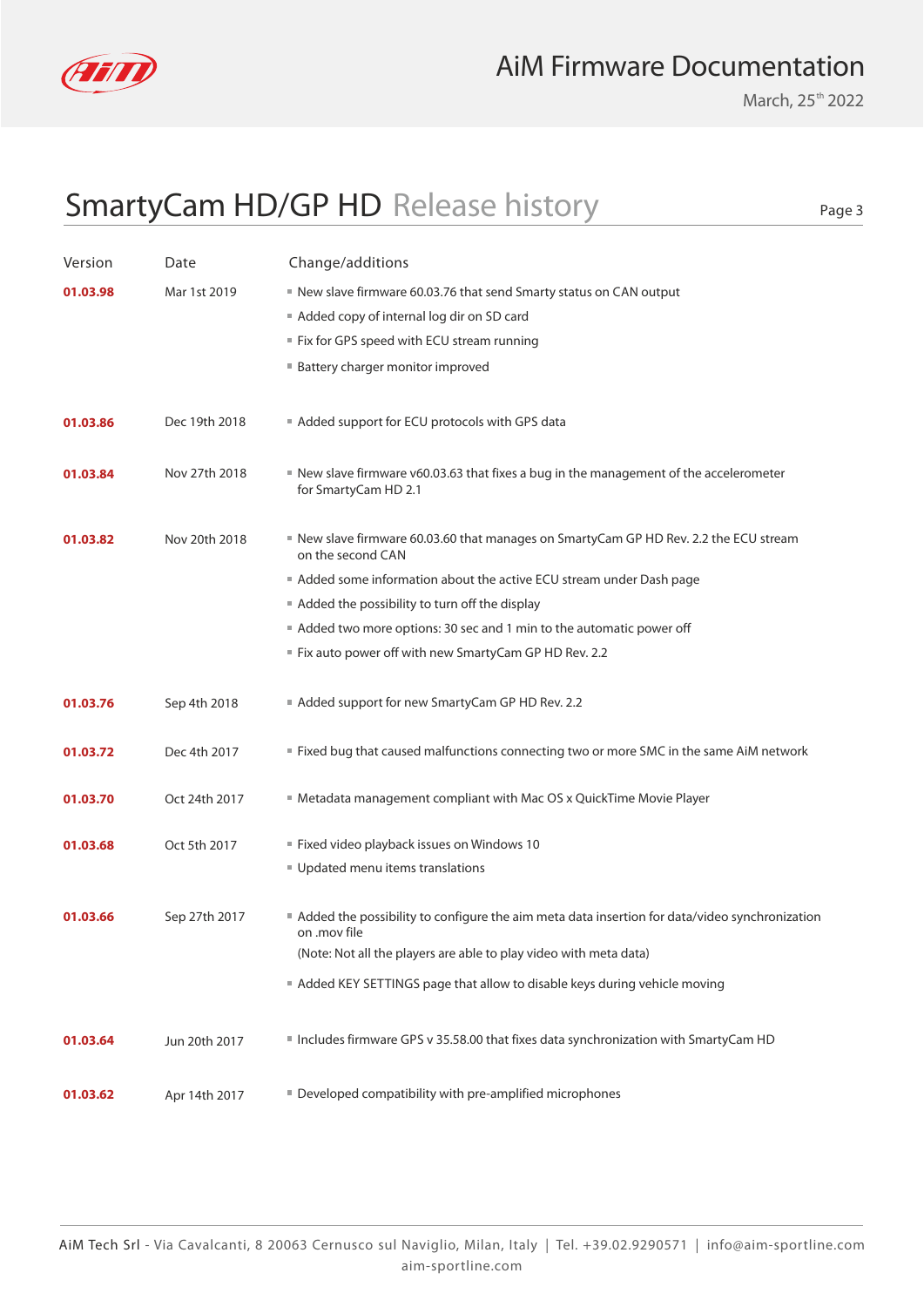

March, 25<sup>th</sup> 2022

#### **01.03.22** SmartyCam HD/GP HD Release history Oct 14th 2014 **Added auto start recording speed thresholds:** 6mph-10km/h  $12$ mph-20km/h  $18$ mph-30km/h Version Date Change/additions Page 4 **01.03.18** Aug 29th 2014 Updated .MOV file modification time with GPS time **01.03.36 01.03.56 01.03.58 01.03.60 01.03.52 01.03.42 01.03.38 01.03.46 01.03.26** Dec 5th 2014 Apr 29th 2016 Oct 12th 2016 Oct 13th 2016 Oct 22nd 2015 May 14th 2015 Feb 18th 2015 Jul 17th 2015 Oct 24th 2014 ■ Track Conf page improved ■ New audio codec Added disabling keys and MMC door switch when vehicle is moving (Speed > 20mph-35kmh) ■ Improved compatibility with MXG and MXL2 CAN management ■ Added support for SmartyCam GP HD hardware (Rev 2.1): ■ Fix bug in start/stop recording from timeout measures ■ Minor fix on GPS STATUS and DASH page ■ CAN and power filters improved New slave processor firmware (Ver: 60.03.41): Fixed bug in lateral acceleration for the new Inertial Measure Unit when flip over is enabled Fixed bug that generated a bad behavior of the GPS08-Smarty when the logger is turned on after the SmartyCam HD **Fixed bug on previous release** ■ SD format algorithm improved Added audio gain regulation by user interface ■ Fix blinking data on overlay ■ New auto start recording speed thresholds:  $10$ mph-15km/h  $= 20$ mph-35 $km/h$ ■ 30mph-50km/h ■ Audio boost removed from automatic audio gain ■ New auto start rec page New spot light setting preview page